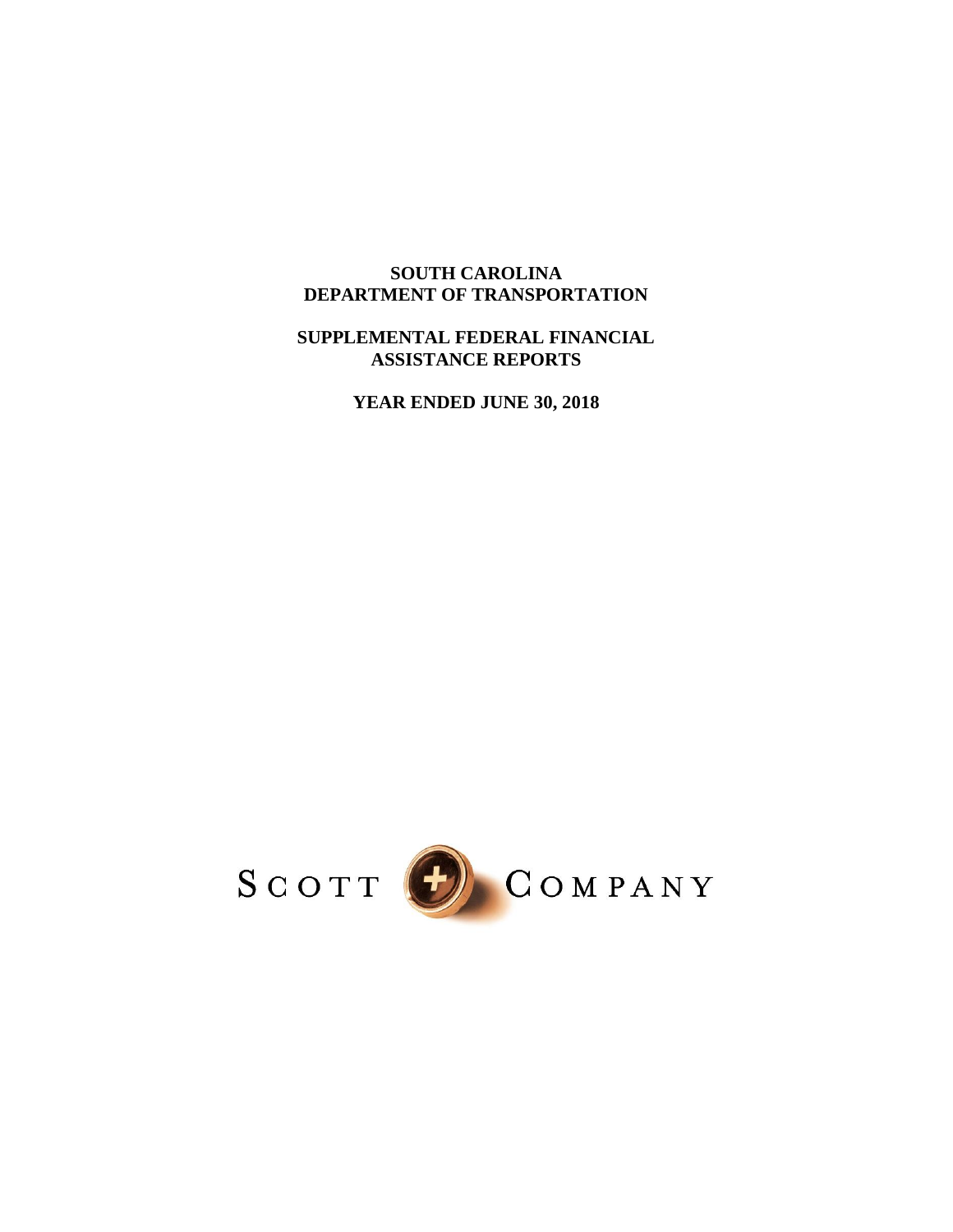

December 27, 2018

Members of the South Carolina Transportation Commission South Carolina Department of Transportation Columbia, South Carolina

The supplemental federal financial assistance reports of the South Carolina Department of Transportation and the accompanying schedule of expenditures of federal awards as required by Title 2 U.S. *Code of Federal Regulations Part 200, Uniform Administrative Requirements, Cost Principles, and Audit Requirements for Federal Awards* (Uniform Guidance), for the fiscal year ended June 30, 2018, was issued by Scott and Company, LLC, Certified Public Accountants, under contract with the South Carolina Office of the State Auditor.

If you have any questions regarding this report, please let us know.

Respectfully submitted,

George & Kennedy, III

George L. Kennedy, III, CPA State Auditor

GLKIII/cmw



1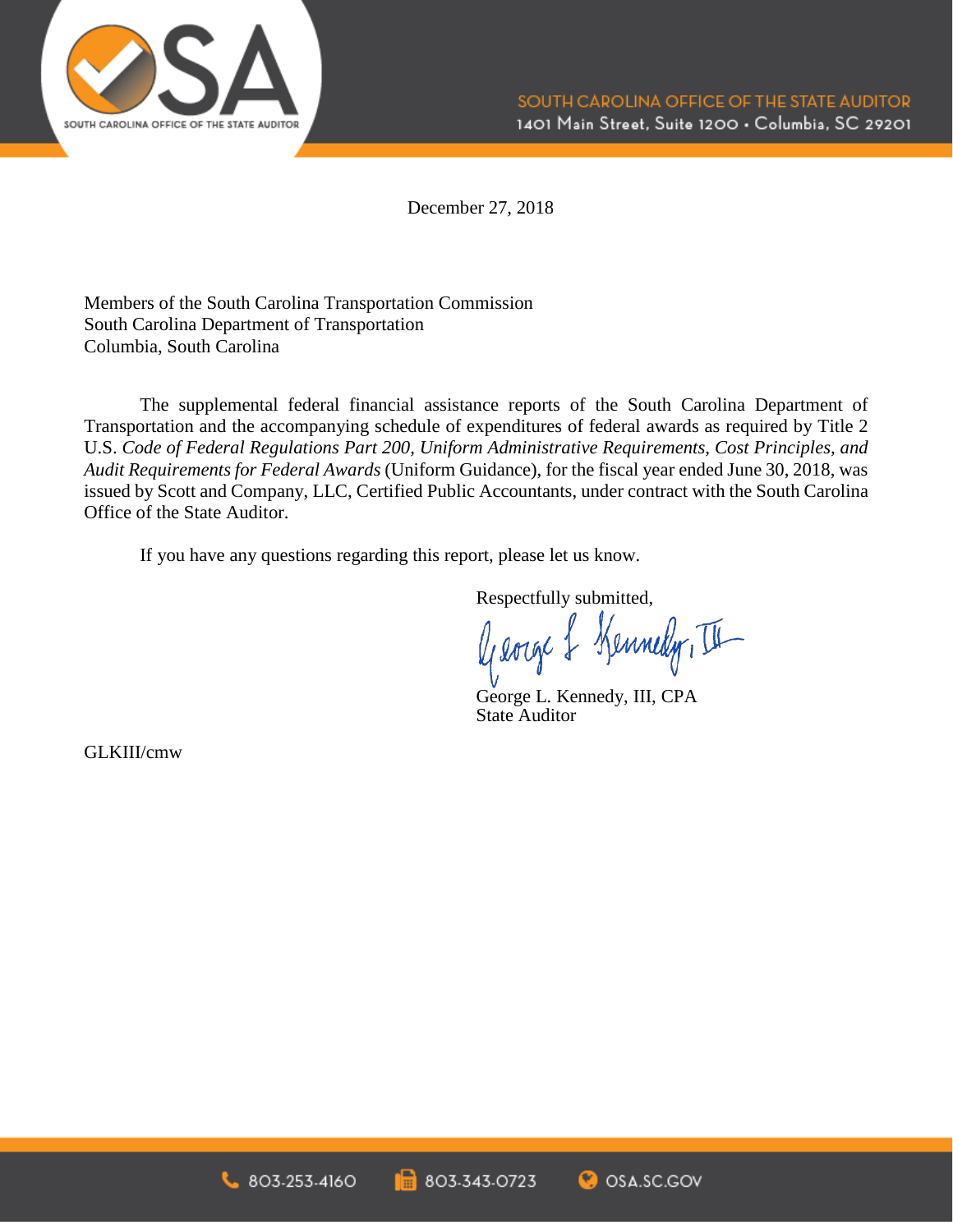## $\overline{\phantom{a}}$   $\overline{\phantom{a}}$ TABLE OF CONTENTS

# **Supplemental Federal Financial Assistance Reports**

| Independent Auditor's Report on Internal Control over Financial Reporting and on<br>Compliance and Other Matters Based on an Audit of Financial Statements            |
|-----------------------------------------------------------------------------------------------------------------------------------------------------------------------|
|                                                                                                                                                                       |
| Independent Auditor's Report on Compliance for Each Major Program and on Internal<br>Control over Compliance and Report on Schedule of Expenditures of Federal Awards |
|                                                                                                                                                                       |
|                                                                                                                                                                       |
|                                                                                                                                                                       |
|                                                                                                                                                                       |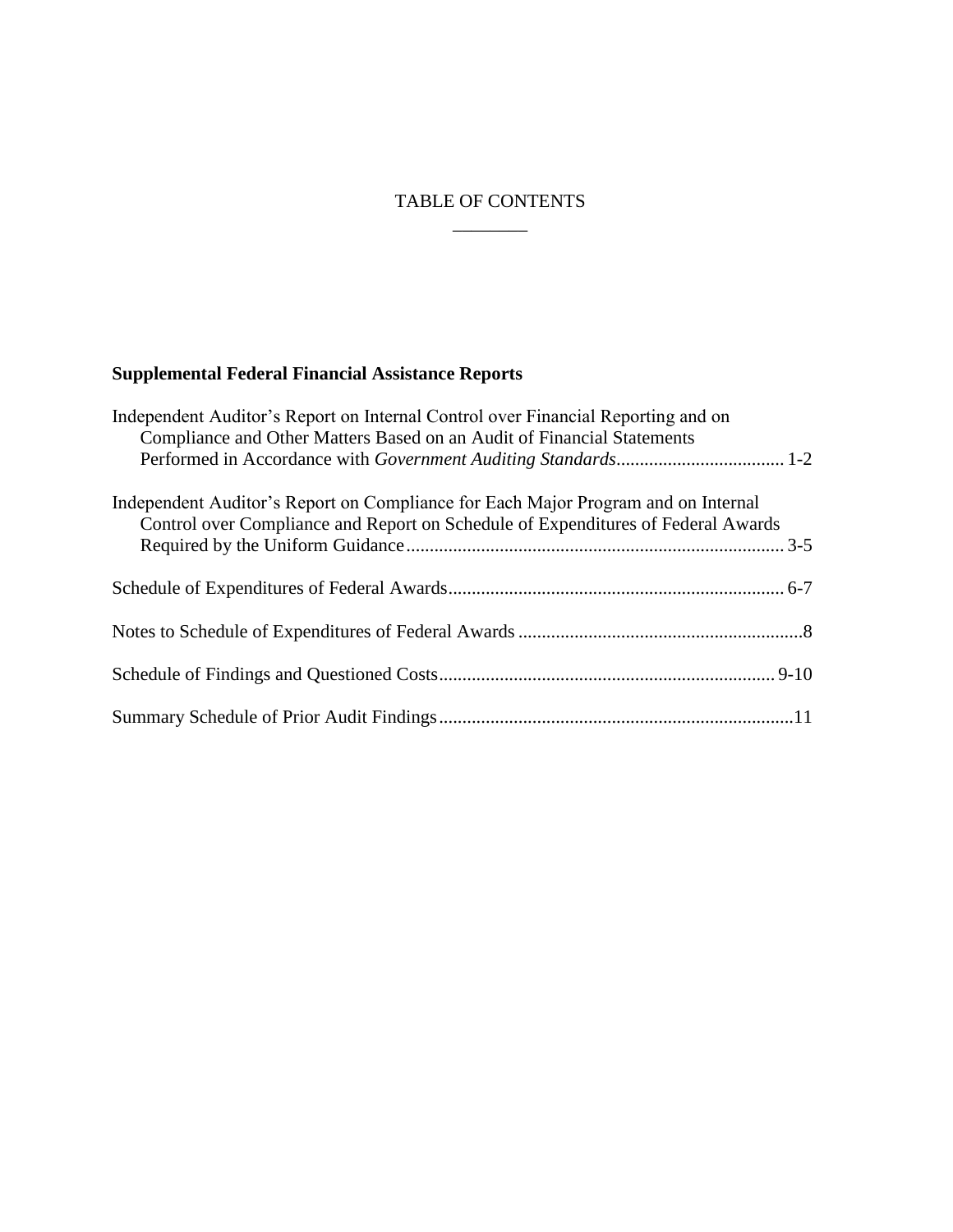

## **Independent Auditor's Report on Internal Control over Financial Reporting and on Compliance and Other Matters Based on an Audit of Financial Statements Performed in Accordance with** *Government Auditing Standards*

Mr. George L. Kennedy, III, CPA State Auditor State of South Carolina Columbia, South Carolina

 We have audited, in accordance with the auditing standards generally accepted in the United States of America and the standards applicable to financial audits contained in *Government Auditing*  2018. Our report includes a reference to other auditors who audited the financial statements of the Connector 2000 Association, Inc., a discretely presented component unit of the Department, as *Standards*. This report does not include the results of the other auditor's testing of internal control over financial reporting or compliance and other matters that are reported on separately by those *Standards* issued by the Comptroller General of the United States, the financial statements of the governmental activities, the major funds, and the aggregate remaining fund information of the South Carolina Department of Transportation (the "Department"), as of and for the year ended June 30, 2018, and the related notes to the financial statements, which collectively comprise the Department's basic financial statements and have issued our report thereon dated September 26, described in our report on the Department's financial statements. The financial statements of Connector 2000 Association, Inc. were not audited in accordance with *Government Auditing*  auditors.

#### **Internal Control over Financial Reporting**

 internal control over financial reporting (internal control) to determine the audit procedures that are appropriate in the circumstances for the purpose of expressing our opinions on the financial In planning and performing our audit of the financial statements, we considered the Department's statements, but not for the purpose of expressing an opinion on the effectiveness of the Department's internal control. Accordingly, we do not express an opinion on the effectiveness of the Department's internal control.

 A *deficiency in internal control* exists when the design or operation of a control does not allow management or employees, in the normal course of performing their assigned functions, to prevent, or detect and correct, misstatements on a timely basis. A *material weakness* is a deficiency, or a combination of deficiencies, in internal control such that there is a reasonable possibility that a material misstatement of the entity's financial statements will not be prevented or detected and corrected on a timely basis. A *significant deficiency* is a deficiency or a combination of deficiencies, in internal control that is less severe than a material weakness, yet important enough to merit attention by those charged with governance.

Scott and Company LLC CERTIFIED PUBLIC ACCOUNTANTS 1441 Main Street, Suite 800 Post Office Box 8388 Columbia, South Carolina 29202

TEL (803) 256 -6021 FAX (803) 256-8346

 220 N. Main Street, Suite 500 Greenville, South Carolina 29601

TEL (864) 660-2045

scottandco.com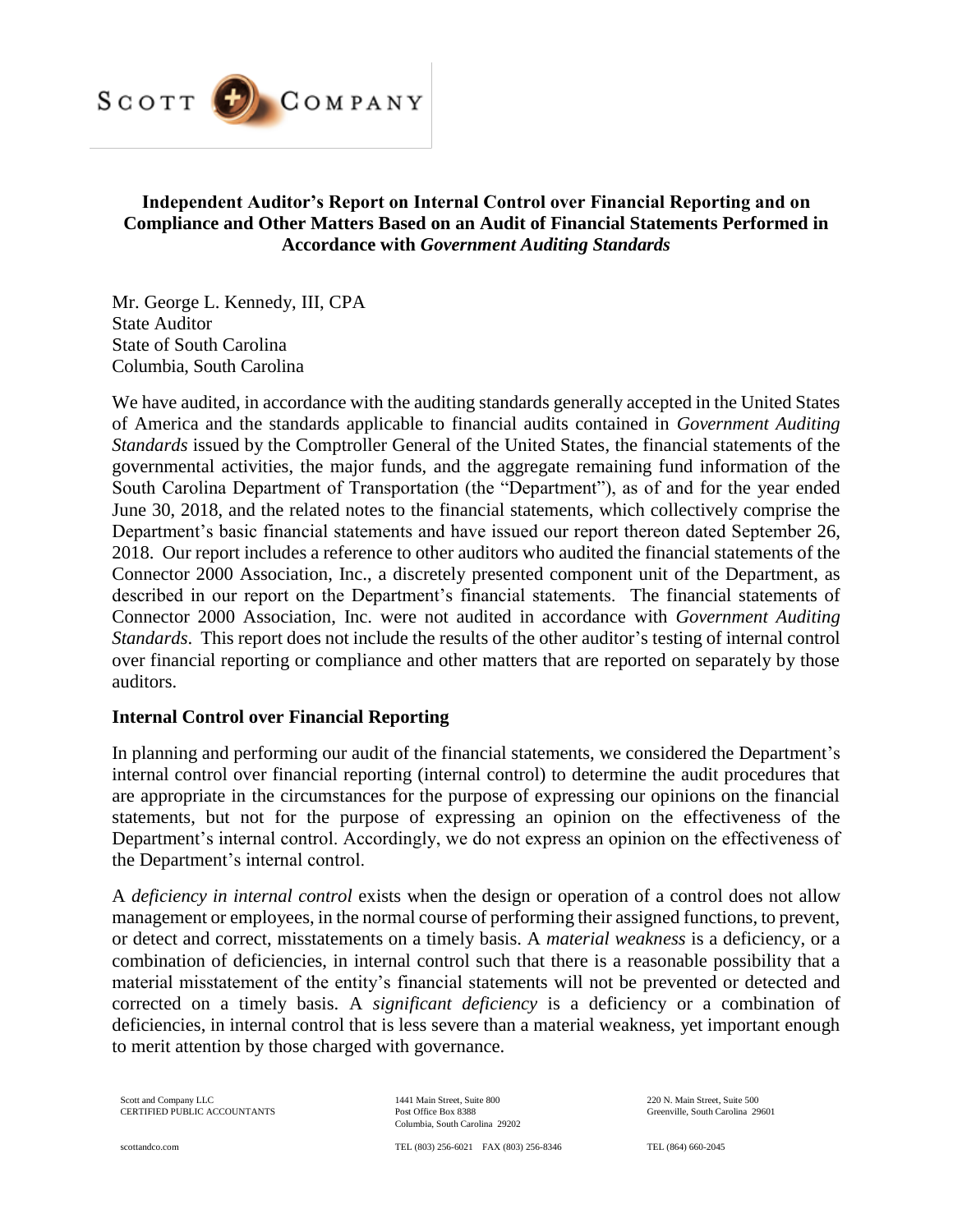Our consideration of internal control was for the limited purpose described in the first paragraph reporting that might be material weaknesses or significant deficiencies. Given these limitations, during our audit we did not identify any deficiencies in internal control that we consider to be of this section and was not designed to identify all deficiencies in internal control over financial material weaknesses. However, material weaknesses may exist that have not been identified.

#### **Compliance and Other Matters**

 free from material misstatement, we performed tests of its compliance with certain provisions of laws, regulations, contracts, and grant agreements, noncompliance with which could have a direct and material effect on the determination of financial statement amounts. However, providing an we do not express such an opinion. The results of our tests disclosed no instances or other matters As part of obtaining reasonable assurance about whether the Department's financial statements are opinion on compliance with those provisions was not an objective of our audit, and accordingly, that are required to be reported under *Government Auditing Standards*.

#### **Purpose of this Report**

 The purpose of this report is solely to describe the scope of our testing of internal control and entity's internal control or on compliance. This report is an integral part of an audit performed in compliance and the results of that testing and not to provide an opinion on the effectiveness of the accordance with *Government Auditing Standards* in considering the entity's internal control and compliance. Accordingly, this communication is not suitable for any other purpose.

Scott and Company LLC

Columbia, South Carolina September 26, 2018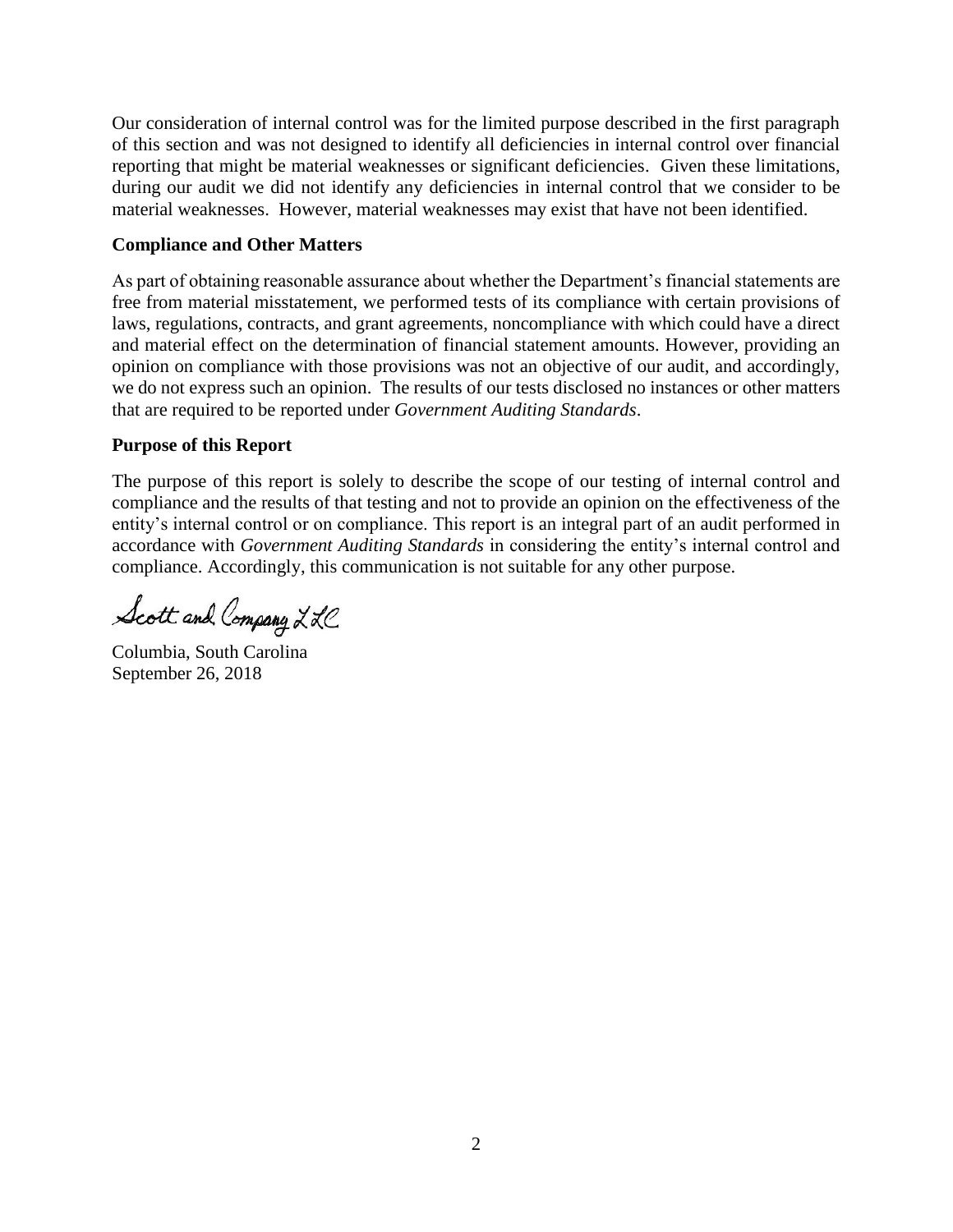

## **Independent Auditor's Report on Compliance for Each Major Program and on Internal Control over Compliance and Report on the Schedule of Expenditures of Federal Awards Required by the Uniform Guidance**

Mr. George L. Kennedy, III, CPA State Auditor State of South Carolina Columbia, South Carolina

#### **Report on Compliance for Each Major Federal Program**

 We have audited the South Carolina Department of Transportation's (the "Department") *Supplement* that could have a direct and material effect on each of the Department's major federal programs for the year ended June 30, 2018. The Department's major federal programs are identified in the summary of auditor's results section of the accompanying schedule of findings compliance with the types of compliance requirements described in the *OMB Compliance*  and questioned costs.

#### **Management's Responsibility**

Management is responsible for compliance with the requirements of federal statutes, regulations, contracts, and grants applicable to its federal programs.

#### **Auditor's Responsibility**

 Our responsibility is to express an opinion on compliance for each of the Department's major federal programs based on our audit of the types of compliance requirements referred to above. We conducted our audit of compliance in accordance with auditing standards generally accepted Requirements, Cost Principles, and Audit Requirements for Federal Awards (Uniform Guidance). *Requirements, Cost Principles, and Audit Requirements for Federal Awards* (Uniform Guidance). Those standards and the Uniform Guidance require that we plan and perform the audit to obtain reasonable assurance about whether noncompliance with the types of compliance requirements referred to above that could have a direct and material effect on a major federal program occurred. in the United States of America; the standards applicable to financial audits contained in *Government Auditing Standards*, issued by the Comptroller General of the United States; and the audit requirements of Title 2 U.S. *Code of Federal Regulations* Part 200, *Uniform Administrative*  An audit includes examining, on a test basis, evidence about the Department's compliance with those requirements and performing such other procedures as we considered necessary in the circumstances.

 We believe that our audit provides a reasonable basis for our opinion on compliance for each major federal program. However, our audit does not provide a legal determination of the Department's compliance.

Scott and Company LLC CERTIFIED PUBLIC ACCOUNTANTS 1441 Main Street, Suite 800 Post Office Box 8388 Columbia, South Carolina 29202  220 N. Main Street, Suite 500 Greenville, South Carolina 29601

TEL (864) 660-2045

scottandco.com

TEL (803) 256 -6021 FAX (803) 256-8346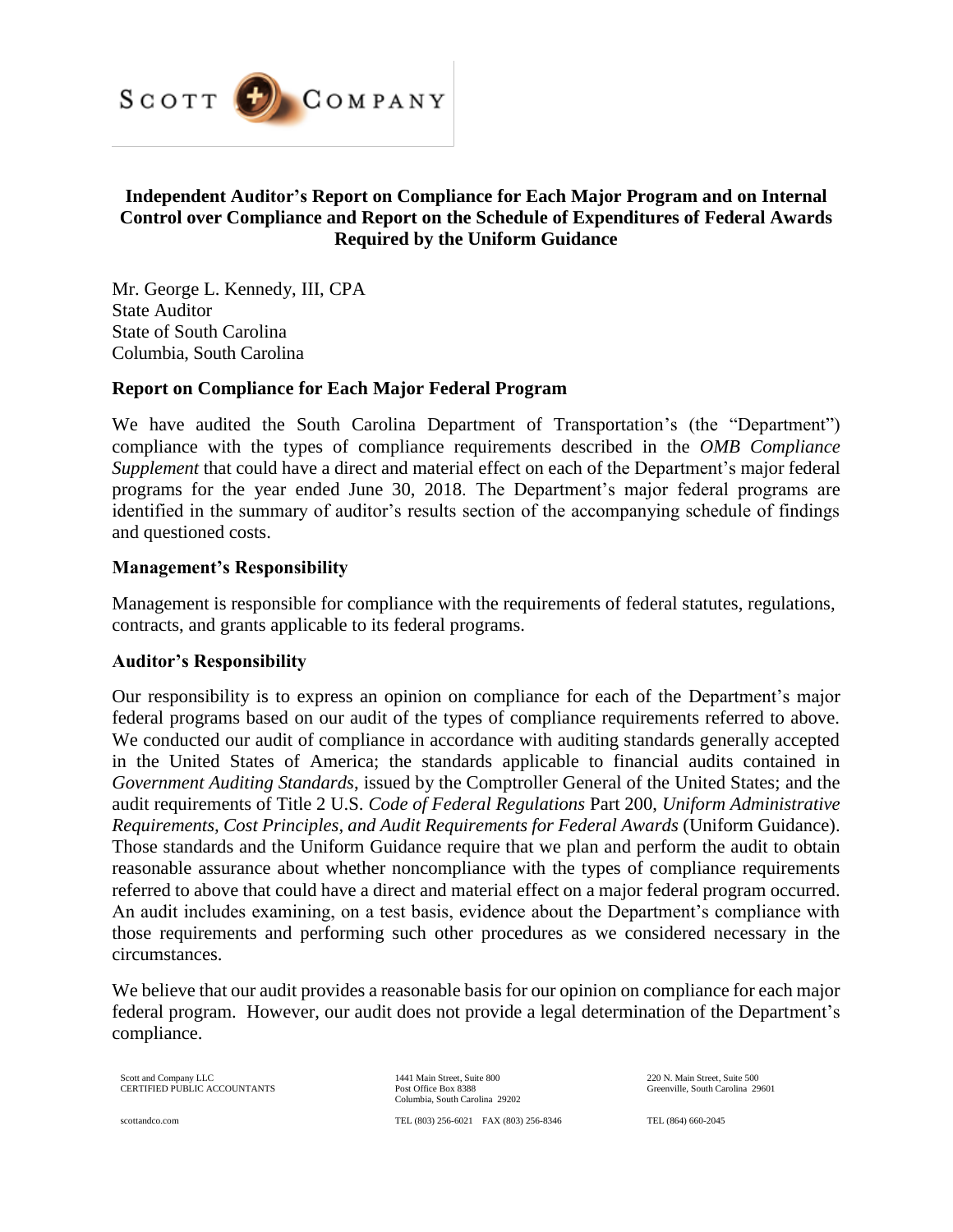## **Opinion on Each Major Federal Program**

 In our opinion, the Department complied, in all material respects, with the types of compliance requirements referred to above that could have a direct and material effect on each of its major federal programs for the year ended June 30, 2018.

## **Report on Internal Control over Compliance**

 Management of the Department is responsible for establishing and maintaining effective internal control over compliance with the types of compliance requirements referred to above. In planning and performing our audit of compliance, we considered the Department's internal control over compliance with the types of requirements that could have a direct and material effect on each major federal program to determine the auditing procedures that are appropriate in the circumstances for the purpose of expressing an opinion on compliance for each major federal program and to test and report on internal control over compliance in accordance with the Uniform Guidance, but not for the purpose of expressing an opinion on the effectiveness of internal control over compliance. Accordingly, we do not express an opinion on the effectiveness of the Department's internal control over compliance.

 A *deficiency in internal control over compliance* exists when the design or operation of a control over compliance does not allow management or employees, in the normal course of performing their assigned functions, to prevent, or detect and correct, noncompliance with a type of compliance requirement of a federal program on a timely basis. A *material weakness*  with a type of compliance requirement of a federal program will not be prevented, or detected and corrected on a timely basis. *A significant deficiency in internal control over compliance* is a deficiency, or a combination of deficiencies, in internal control over compliance with a type of compliance requirement of a federal program that is less severe than a material weakness in internal control over compliance, yet important enough to merit attention by those charged with governance. *in internal control over compliance* is a deficiency, or combination of deficiencies, in internal control over compliance, such that there is reasonable possibility that material noncompliance

 the first paragraph of this section and was not designed to identify all deficiencies in internal control over compliance that might be material weaknesses or significant deficiencies. We did not identify any deficiencies in internal control over compliance that we consider to be material weaknesses. However, material weaknesses may exist that have not been identified. Our consideration of internal control over compliance was for the limited purpose described in

 The purpose of this report on internal control over compliance is solely to describe the scope of our testing of internal control over compliance and the results of that testing based on the requirements of the Uniform Guidance. Accordingly, this report is not suitable for any other purpose.

## **Report on the Schedule of Expenditures of Federal Awards Required by the Uniform Guidance**

 We have audited the financial statements of the governmental activities, the major funds, and the aggregate remaining fund information of the Department, as of and for the year ended June 30, 2018, and the related notes to the financial statements, which collectively comprise the Department's basic financial statements. We issued our report thereon dated September 26,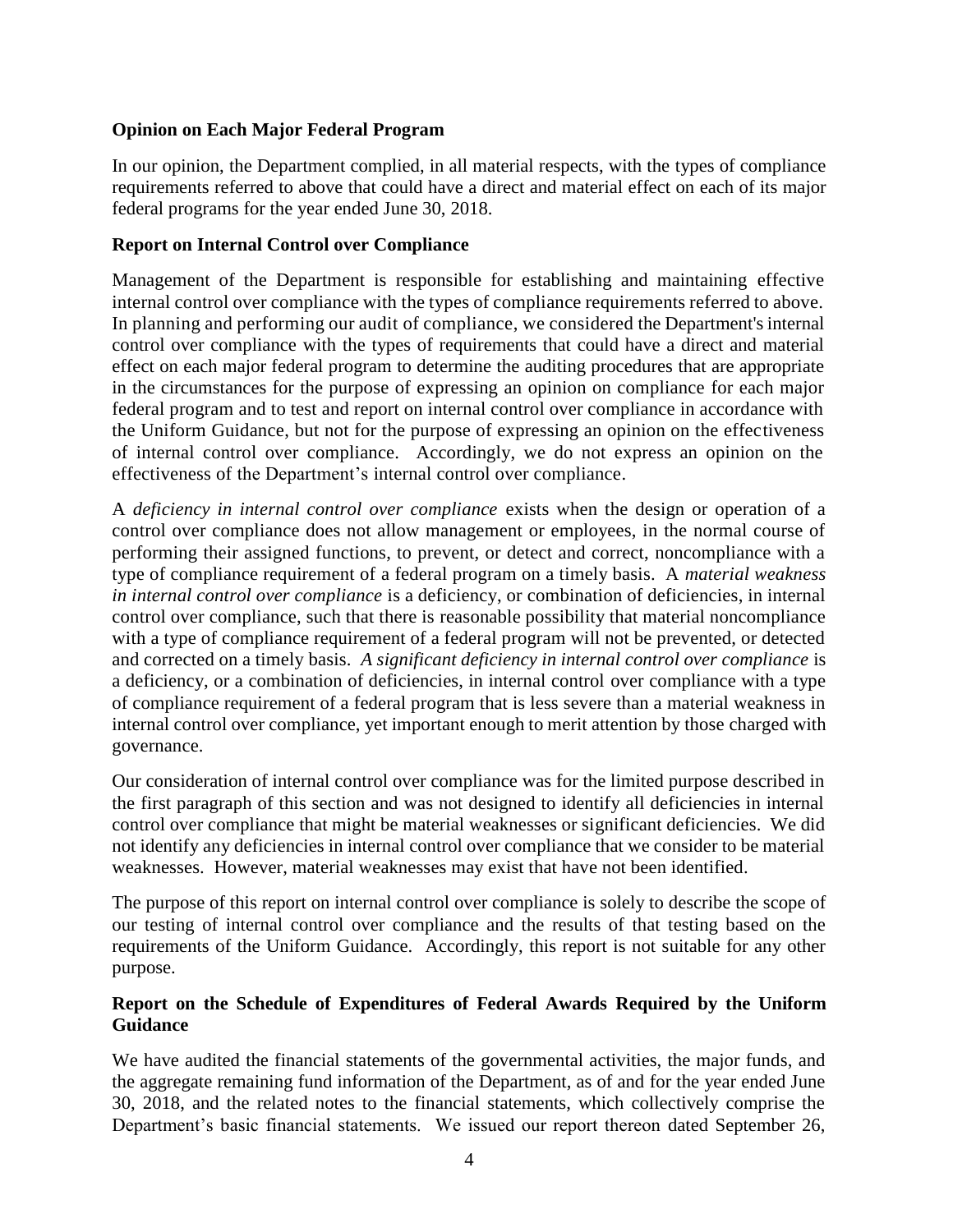2018, which contained unmodified opinions on those financial statements. Our audit was conducted for the purpose of forming opinions on the financial statements that collectively comprise the basic financial statements. The accompanying schedule of expenditures of federal awards is presented for the purpose of additional analysis as required by the Uniform Guidance and is not a required part of the financial statements. Such information is the responsibility of management and was derived from and relates directly to the underlying accounting and other records used to prepare the basic financial statements. The information has been subjected to the auditing procedures applied in the audit of the financial statements and certain additional procedures, including comparing and reconciling such information directly to the underlying accounting and other records used to prepare the basic financial statements or the basic financial generally accepted in the United States of America. In our opinion, the schedule of expenditures statements themselves, and other additional procedures in accordance with auditing standards of federal awards is fairly stated in all material respects in relation to the basic financial statements as a whole.

Scott and Company LLC

Columbia, South Carolina December 27, 2018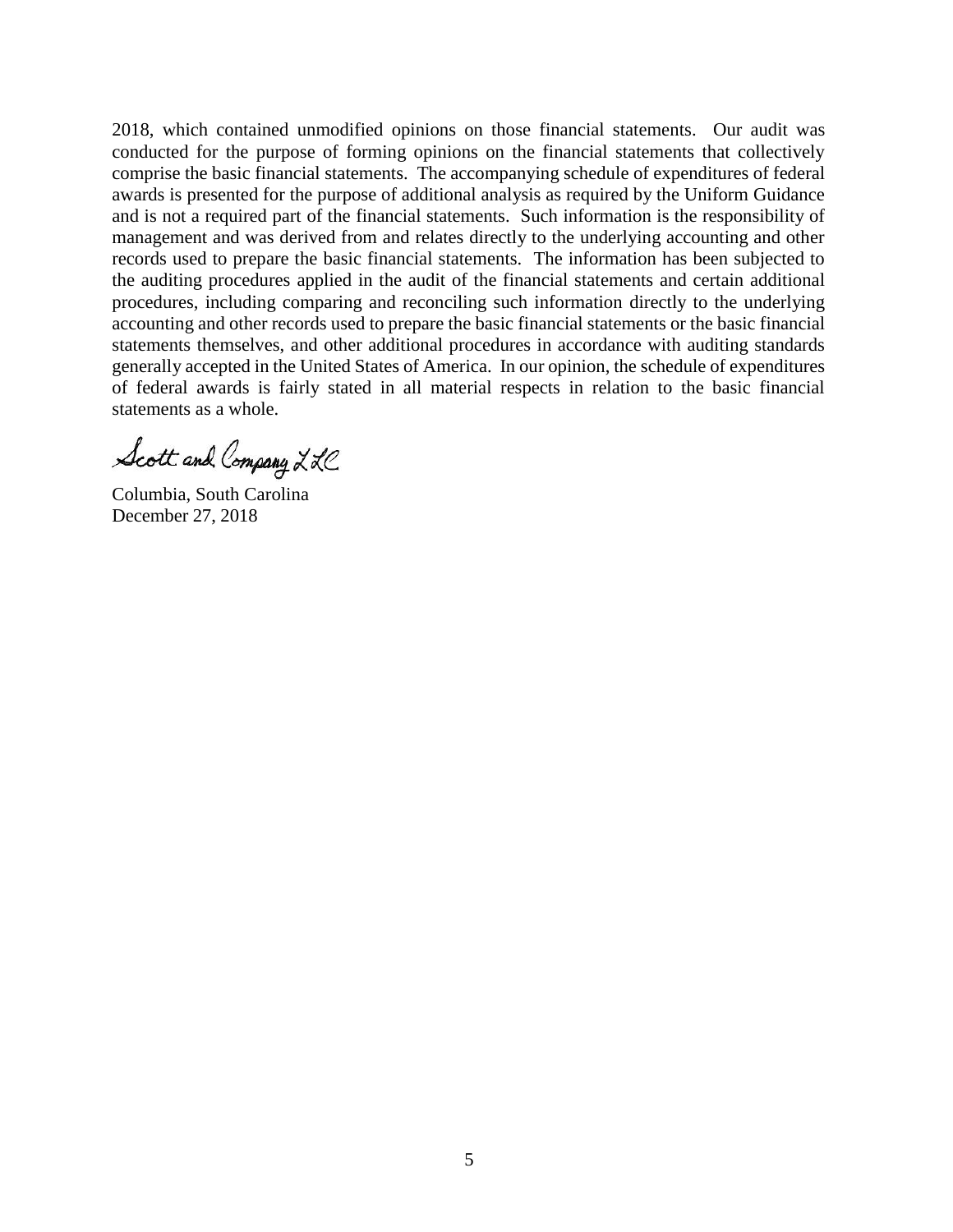#### **SOUTH CAROLINA DEPARTMENT OF TRANSPORTATION SCHEDULE OF EXPENDITURES OF FEDERAL AWARDS FOR THE YEAR ENDING JUNE 30, 2018**

| Federal Grantor / Pass Through Agency /<br><b>Program or Cluster Title</b>                                     | Pass-<br>through<br>Entity<br><b>Identifying</b><br><b>Number</b> | Federal<br><b>CFDA</b><br><b>Number</b> | <b>Total</b><br>Federal<br><b>Expenditures</b> | <b>Expenditures</b><br>To<br><b>Subrecipients</b> |
|----------------------------------------------------------------------------------------------------------------|-------------------------------------------------------------------|-----------------------------------------|------------------------------------------------|---------------------------------------------------|
| Direct Programs:                                                                                               |                                                                   |                                         |                                                |                                                   |
| <b>U.S. Department of Transportation</b>                                                                       |                                                                   |                                         |                                                |                                                   |
| <b>Highway Planning and Construction Cluster</b>                                                               |                                                                   |                                         |                                                |                                                   |
| Highway Planning and Construction                                                                              |                                                                   | 20.205                                  | 928,937,531                                    | 19,700,346                                        |
| <b>Total Highway Planning and Construction Cluster</b>                                                         |                                                                   |                                         | 928, 937, 531                                  | 19,700,346                                        |
| Highway Research and Development                                                                               |                                                                   | 20.200                                  | 39,993                                         |                                                   |
| Highway Fuel Tax Evasion-Intergovernmental Enforcement Effort                                                  |                                                                   | 20.240                                  | 1,209                                          |                                                   |
| Federal Transit - Metropolitan Transit Planning and<br>State and Non-Metropolitan Planning and Research Grants |                                                                   | 20.505                                  | 105,003                                        | 105,003                                           |
| Formula Grants for Rural Areas                                                                                 |                                                                   | 20.509                                  | 12,586,951                                     | 11,720,522                                        |
| National Infrastructure Investment                                                                             |                                                                   | 20.933                                  | 11,099,246                                     | 10,669,950                                        |
| <b>Federal Transit Cluster</b>                                                                                 |                                                                   |                                         |                                                |                                                   |
| Bus and Bus Facilities Formula Program                                                                         |                                                                   | 20.526                                  | 1,134,059                                      | 1,134,059                                         |
| <b>Total Federal Transit Cluster</b>                                                                           |                                                                   |                                         | 1,134,059                                      | 1,134,059                                         |
| <b>Transit Services Program Cluster</b>                                                                        |                                                                   |                                         |                                                |                                                   |
| Enhanced Mobility for Seniors and Individuals with Disabilities                                                |                                                                   | 20.513                                  | 2,708,628                                      | 2,527,250                                         |
| Job Access and Reverse Commute Program                                                                         |                                                                   | 20.516                                  | 33,464                                         | 33,464                                            |
| <b>Total Transit Services Program Cluster</b>                                                                  |                                                                   |                                         | 2,742,092                                      | 2,560,714                                         |
| <b>Total Direct Programs</b>                                                                                   |                                                                   |                                         | 956,646,084                                    | 45,890,594                                        |

*The accompanying notes are an integral part of this schedule.*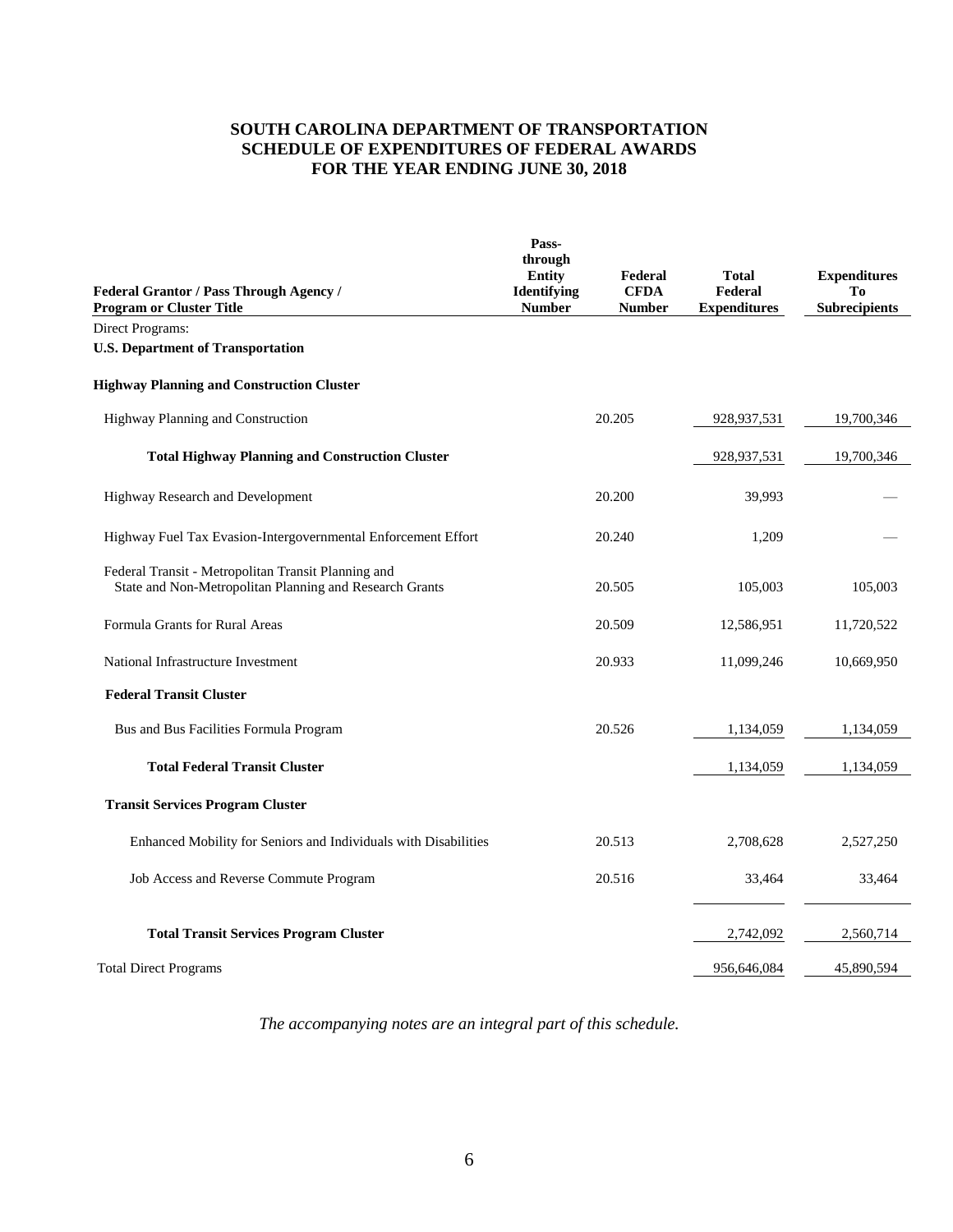#### **SOUTH CAROLINA DEPARTMENT OF TRANSPORTATION SCHEDULE OF EXPENDITURES OF FEDERAL AWARDS FOR THE YEAR ENDING JUNE 30, 2018 (CONTINUED)**

| Pass-through<br><b>Entity</b><br><b>Identifying</b><br><b>Number</b> | Federal<br><b>CFDA</b><br><b>Number</b> | Total<br>Federal<br><b>Expenditures</b> |            | <b>Expenditures</b><br>Tо<br><b>Subrecipients</b> |
|----------------------------------------------------------------------|-----------------------------------------|-----------------------------------------|------------|---------------------------------------------------|
|                                                                      |                                         |                                         |            |                                                   |
|                                                                      |                                         |                                         |            |                                                   |
| FEMA-4166-                                                           |                                         |                                         |            |                                                   |
| PA-SC                                                                | 97.036                                  | 268,278                                 |            |                                                   |
| FEMA-4241-                                                           |                                         |                                         |            |                                                   |
| PA-SC                                                                | 97.036                                  | 1,472,786                               |            |                                                   |
| FEMA-4286-                                                           |                                         |                                         |            |                                                   |
| PA-SC                                                                | 97.036                                  | 26,430,181                              |            |                                                   |
| FEMA-4346-                                                           |                                         |                                         |            |                                                   |
| PA-SC                                                                | 97.036                                  | 1,682,921                               |            |                                                   |
|                                                                      |                                         |                                         |            |                                                   |
|                                                                      |                                         |                                         |            |                                                   |
|                                                                      |                                         |                                         |            |                                                   |
|                                                                      |                                         | 986,500,250                             |            | 45,890,594                                        |
|                                                                      |                                         |                                         | 29,854,166 |                                                   |

*The accompanying notes are an integral part of this schedule.*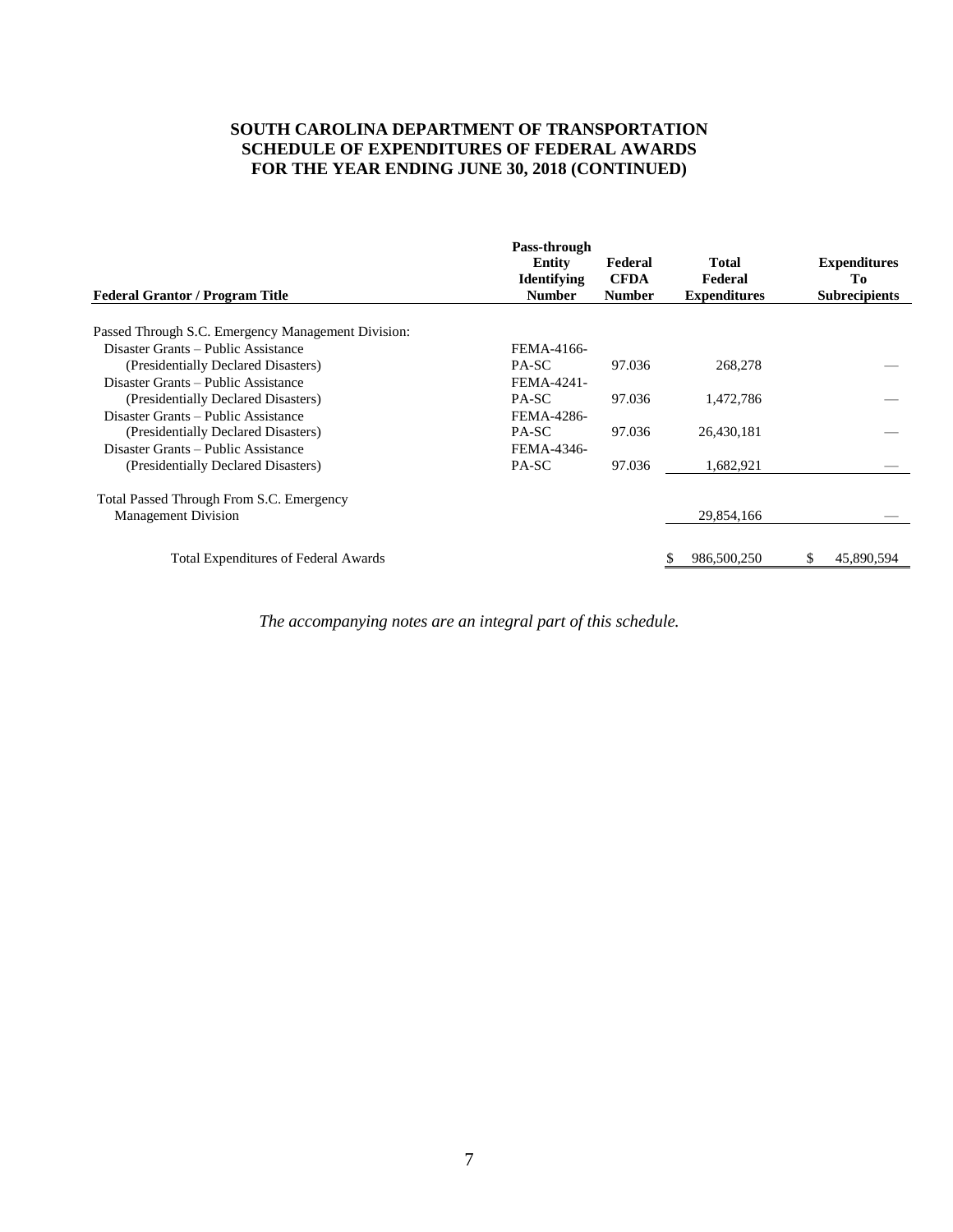#### <span id="page-10-0"></span>**SOUTH CAROLINA DEPARTMENT OF TRANSPORTATION**

## **NOTES TO SCHEDULE OF EXPENDITURES OF FEDERAL AWARDS**

#### **YEAR ENDED JUNE 30, 2018**

#### **Note A - Basis of Presentation**

 The accompanying schedule of expenditures of federal awards (the "Schedule") includes the federal award activity of the South Carolina Department of Transportation (the "Department") under programs of the federal government for the year ended June 30, 2018. The information in the Schedule is presented in accordance with the requirements of Title 2 U.S. *Code of Audit Requirements for Federal Awards* ("Uniform Guidance"). Because the Schedule presents only a selected portion of the operations of the Department, it is not intended and *Federal Regulations* Part 200, *Uniform Administrative Requirements, Cost Principles, and*  does not present the net position or changes in net position of the Department.

#### **Note B - Summary of Significant Accounting Policies**

1 – Expenditures reported on the Schedule are reported on the accrual basis of accounting. 1 – Expenditures reported on the Schedule are reported on the accrual basis of accounting. Such expenditures are recognized following the cost principles contained in the Uniform Guidance, wherein certain types of expenditures are not allowed or are limited as to reimbursement.

 2 – The Department has elected not to use the 10 percent de minimus indirect cost rate as allowed under the Uniform Guidance.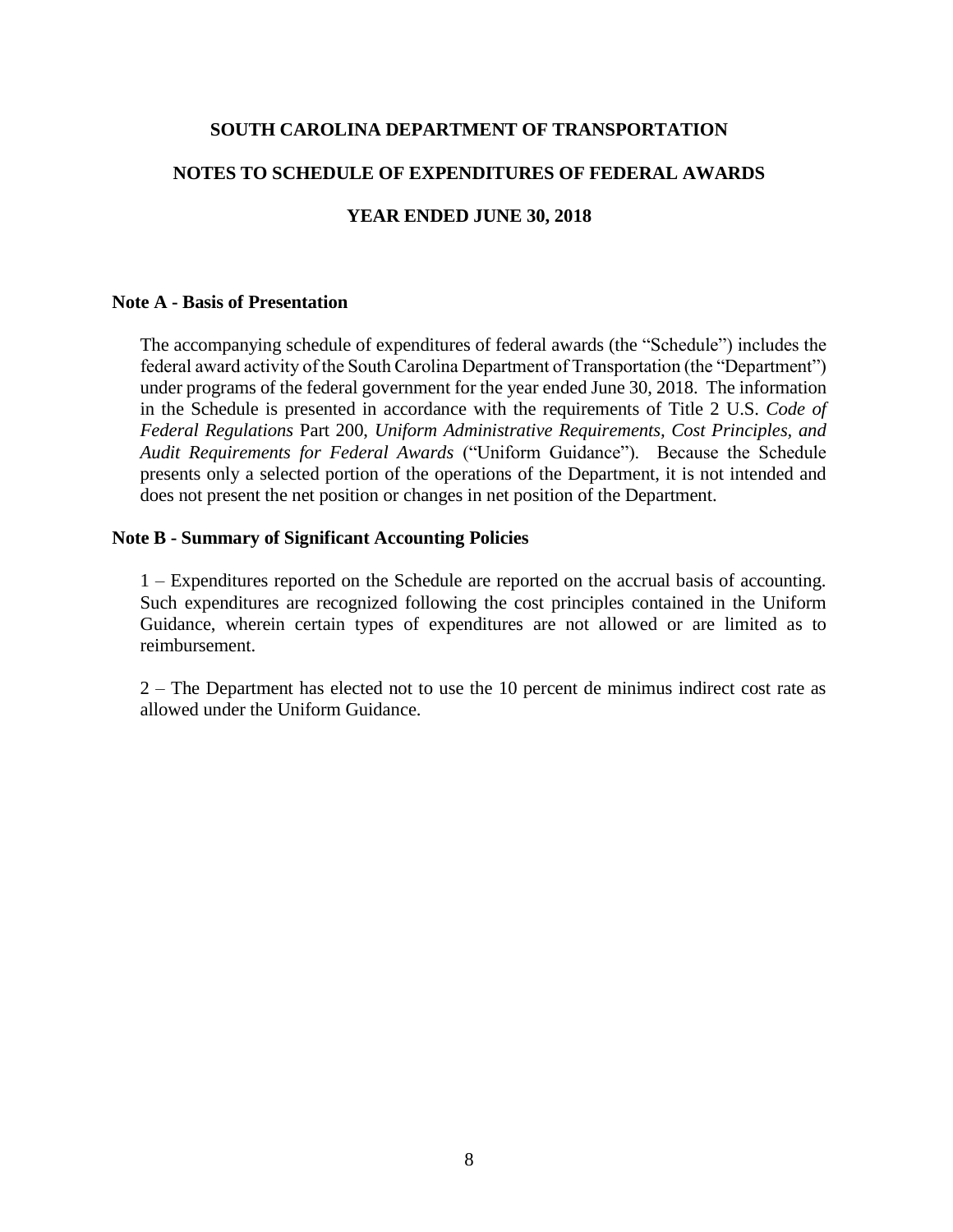## **SOUTH CAROLINA DEPARTMENT OF TRANSPORTATION SCHEDULE OF FINDINGS AND QUESTIONED COSTS YEAR ENDED JUNE 30, 2018**

## **Section I—Summary of Auditor's Results**

## **Financial Statements:**

 We have issued an unmodified opinion dated September 26, 2018 on the basic financial statements of South Carolina Department of Transportation.

#### Internal control over financial reporting:

| Material weaknesses identified?<br>$\bullet$                       | No            |  |
|--------------------------------------------------------------------|---------------|--|
| Significant deficiency identified?<br>$\bullet$                    | None Reported |  |
| Noncompliance material to financial statements noted?<br>$\bullet$ | None Reported |  |
| <b>Federal Awards:</b>                                             |               |  |
| Internal control over major federal programs:                      |               |  |

| • Material weaknesses identified? | No. |
|-----------------------------------|-----|
|                                   |     |

• Significant deficiency identified? None Reported

 We have issued an unmodified opinion dated December 27, 2018 on South Carolina Department of Transportation's compliance for its major program.

| Any audit finding disclosed that is required to be reported in |    |
|----------------------------------------------------------------|----|
| accordance with $2$ CFR $200.516(a)$ ?                         | No |

## **Identification of Major Programs:**

| <b>CFDA</b> Number<br>20.205                                                     | Name of Federal Program<br>Highway Planning and Construction Cluster |
|----------------------------------------------------------------------------------|----------------------------------------------------------------------|
| Dollar threshold used to be distinguished between Type A<br>and Type B Programs: | \$3,000,000                                                          |
| Auditee qualified as low-risk auditee?                                           | No                                                                   |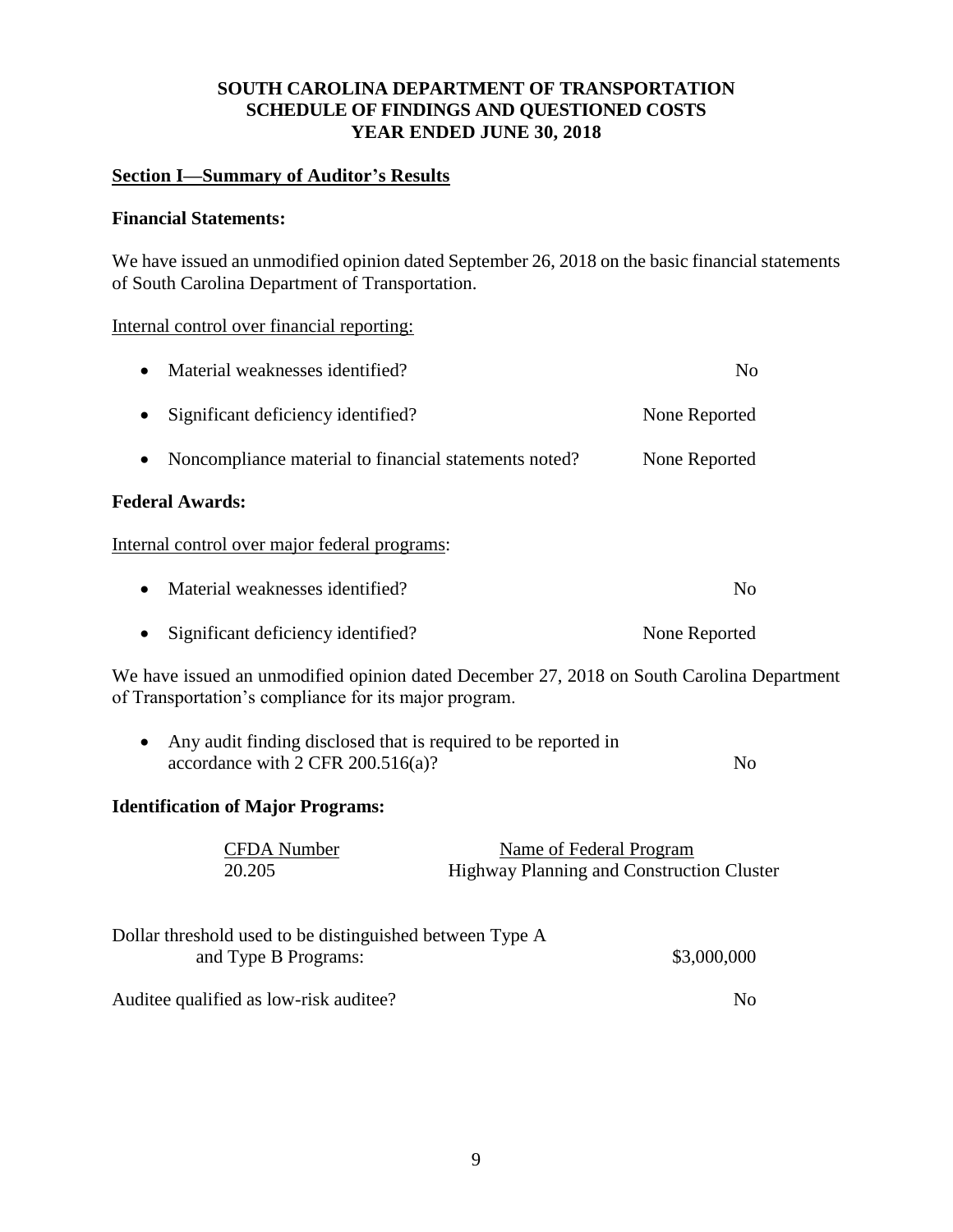# **Section II – Financial Statement Finding**

*None Reported.* 

## **Section III- Federal Award Finding Findings and Questioned Costs**

*None Reported.*